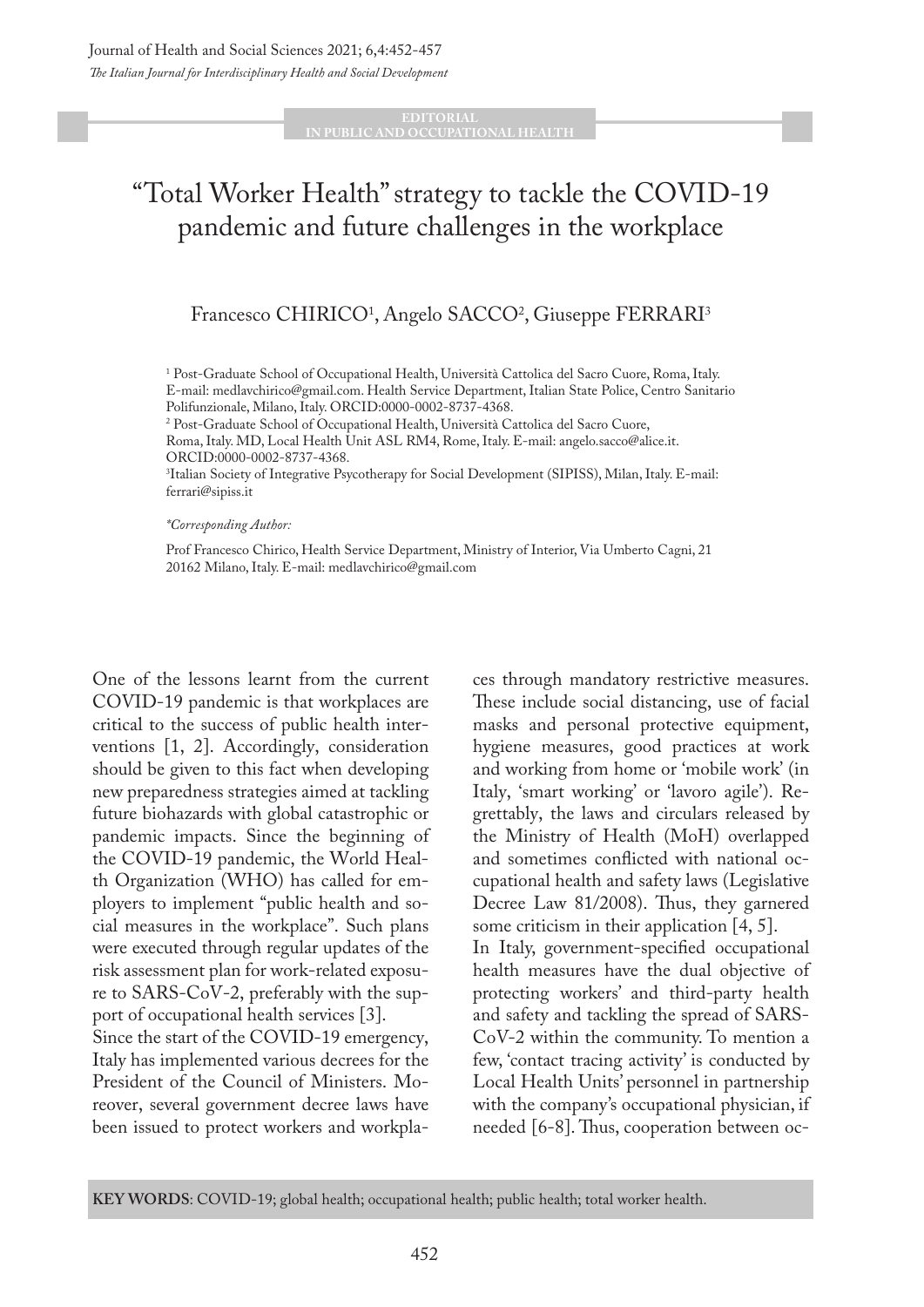cupational and public health stakeholders is valuable and may be decisive in the effective management of this global emergency [9].

In 2019, the Italian Association of Psychology and Occupational Health was founded with the goal of promoting cooperation between psychologists and occupational health practitioners. It also aimed at preventing occupational disorders and promoting workers' health, which is defined by the Italian health and safety regulation as a "complete state of physical, mental and social well-being and not merely the absence of disease or infirmity," thereby concurring with the WHO's health definition [10].

Guidance tools for occupational physicians and, in particular, guidelines released by scientific societies represent an indispensable contribution to professional practice. Moreover, they may safely guide occupational physicians towards an increasingly appropriate practice [11, 12]. Occupational medicine, like other medical disciplines, must be founded on sound scientific knowledge that guarantees evidence and appropriateness, thus preventing ethical infringements and legal disputes [13–15]. The need is ever greater during this pandemic due to ever-changing legislation in response to the coronavirus pandemic [16].

Consequently, to address certain ethical challenges and to reduce the potential risks of emergency regulation misinterpretation by occupational stakeholders, AIPMeL released a position paper on "the role of occupational physician in Italy during and after the COVID-19 pandemic" [17]. AIPMeL also released another position paper on "the role of occupational risk assessment and health surveillance in healthcare workers with medical exemption from the COVID-19 vaccine, during pregnancy or affected by 'Long COVID' syndrome" [18] and a review article on "occupational risk assessment and health surveillance for mobile workers during and after the COVID-19 pandemic" [19]. All three publications were produced by Giornale Italiano di Psicologia e Medicina del Lavoro (GIPMEL), AIPMeL's scientific outlet. For instance, compulsory vaccination against

COVID-19, as imposed by the Italian government, is already established for certain categories of workers, including healthcare workers, police officers, military personnel, first aid providers, teachers and other cadres of workers [17]. Furthermore, the vaccination campaign is managed by the MoH with the cooperation of Italian regions. AIPMeL proposes that occupational physicians charged by the companies as "medico competente" are directly responsible for assessing the fitness for work (FFW) of healthcare workers and personnel with medical exemption from the COVID-19 vaccine. Notably, an emergency is required to protect third parties from unvaccinated workers "even through a job change". Nonetheless, this task is the responsibility of occupational health services, which should continuously update the SARS-CoV-2 biohazard biological risk assessment plan [7, 19].

Furthermore, accommodation decisions made by employers should be based on evidence-based practice and should involve the correct use of scientific information in the decision-making process [11–13]. Moreover, it should also balance safety and risk to workers themselves, to other workers and to the public. FFW is the final task of both risk assessment and health surveillance and is required to protect workers' health and working capacity. Accordingly, during the COVID-19 pandemic, FFW in both HCWs exempt from vaccines and 'fragile' workers should be evidence-based and justified by a specific risk assessment evaluation of SARS-CoV-2 in that precise workplace and for those workers [17, 20].

The COVID-19 pandemic has upset our lives, undermining work, workers and organisations. It has led to dramatic changes in employment patterns, with millions of jobs lost, the erosion of many economic sectors and widespread disparities. All these changes could challenge current occupational safety and health (OSH) systems. Emergent changes in work practices (e.g., working from home, mobile work, virtual teamwork), social distancing, high stress levels and unemploy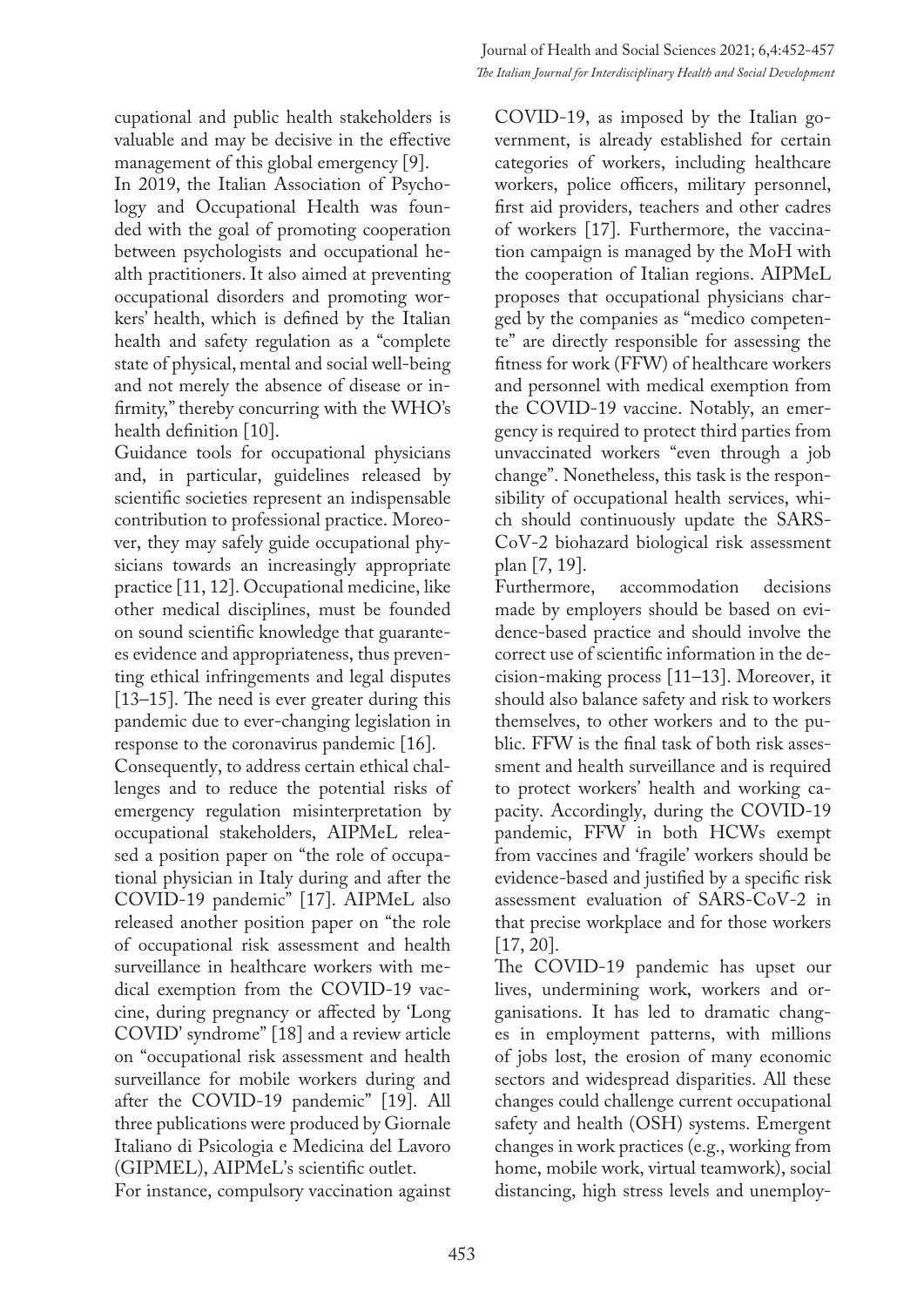ment, as well as certain moderating factors (demographic characteristics, individual differences and organisational norms), require a paradigm shift towards a more transdisciplinary approach to OSH research [21] and a holistic strategy according to the 'One Health' perspective.

New forms of work organisation require new strategies for the management of new psychosocial and ergonomic issues [22]. These new strategies would also manage new emerging risk factors due to climate change (e.g., further 'zoonotic spillover', extreme weather and subsequent occupational heat illnesses) [23], which require preventive measures and collaboration between public and occupational stakeholders [24].

Occupational physicians are required to cooperate with primary care providers and public health stakeholders. Therefore, the workplace will increasingly need to implement the Total Worker Health™ approach [25]. An approach that integrates protection from work-related safety and health hazards with workplace health promotion programmes to advance worker well-being. Furthermore, its application is necessary in the workplace to increase psychological skills, physical and mental resilience and resources for an ageing and distressed workforce [26, 27]. A primary requirement born of the COVID-19 pandemic is the implementation of disability management programmes. Such programmes are crucial to reintegrating workers affected by long COVID syndrome, an umbrella term that includes a wide range of disabling symptoms. This innovative approach will not only address the health problems raised by a new generation of office workers distressed by working from home and healthcare workers affected by burnout and post-traumatic stress symptoms, but it will also support a new generation of adolescents traumatised by the pandemic who enter the world of work for the first time [28–30].

The COVID-19 lessons will not be easily forgotten by occupational health and safety stakeholders. Therefore, it is reasonable to assume that policymakers must identify new interdisciplinary approaches and cooperation strategies between OSH practitioners and public health stakeholders.

Francesco Chirico, MD, Prof *Editor in Chief, Founder and Scientific Director Journal of Health and Social Sciences Editor in Chief, Founder Italian Journal of Psychology and Occupationale Health*

Giuseppe Ferrari, Psychologist *Editor in Chief and Founder Journal of Health and Social Sciences Italian Journal of Psychology and Occupationale Health*

Angelo Sacco, MD, Prof *Editorial Board Member Journal of Health and Social Sciences Chief Editor Italian Journal of Psychology and Occupationale Health*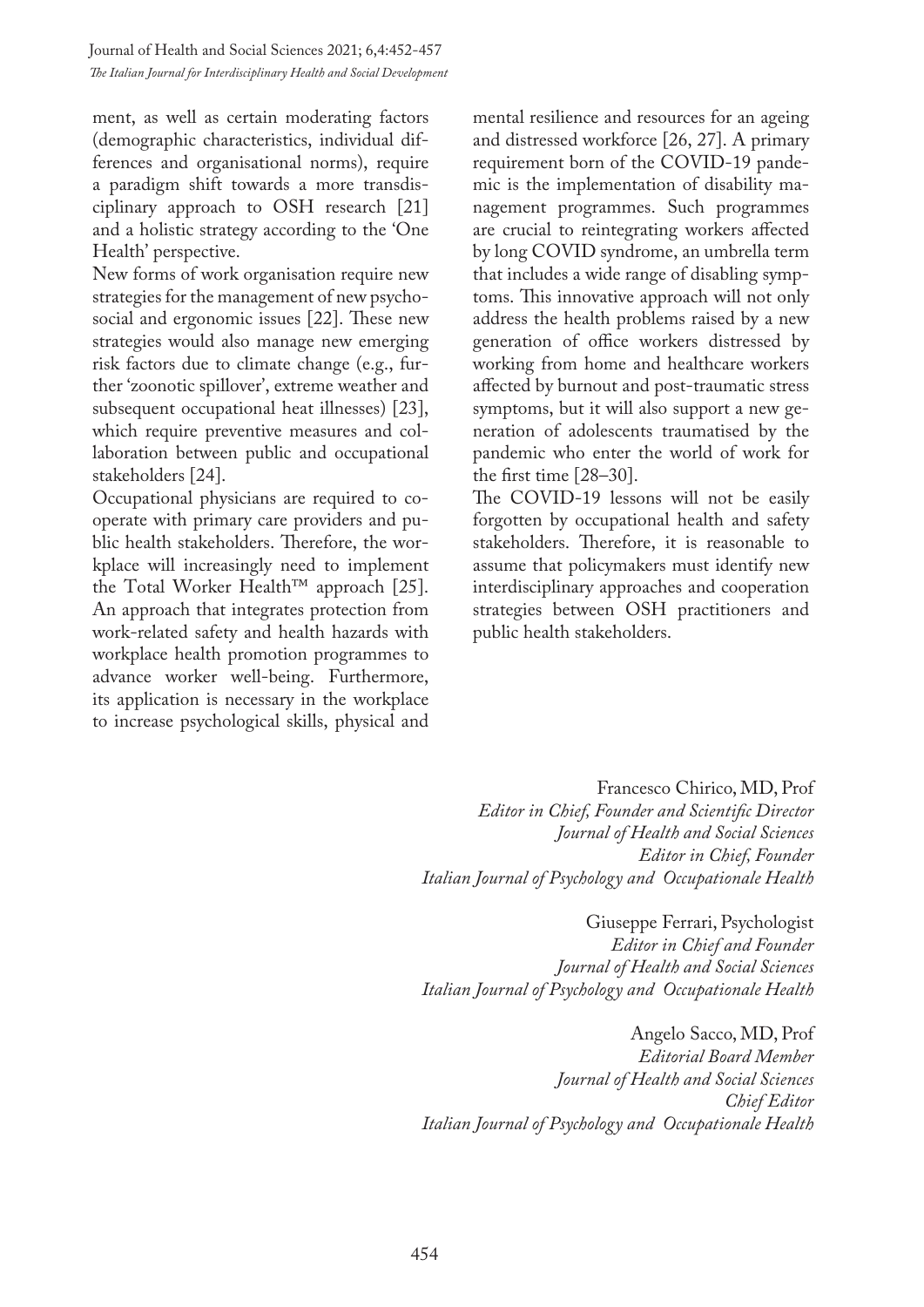**Competing interests** - none declared.

Copyright © 2021 Francesco Chirico et al. Edizioni FS Publishers

This is an open access article distributed under the Creative Commons Attribution (CC BY 4.0) License, which permits unrestricted use, distribution, and reproduction in any medium, provided the original work is properly cited. See http:www.creativecommons.org/licenses/by/4.0/.

**Cite this article as:** Chirico F, Sacco A, Ferrari G. "Total Worker Health" strategy to tackle the COVID-19 pandemic and future challenges in the workplace. J Health Soc Sci. 2021;6(4): 452-457

DOI: 10.19204/2021/ttlw1

Received: 20 December 2021 Accepted: 30 December 2021 Published: 30 December 2021

### **References**

- 1. Kniffin KM, Narayanan J, Anseel F, Antonakis J, Ashford SP, Bakker AB, et al. COVID-19 and the workplace: Implications, issues, and insights for future research and action. Am Psychol. 2021 Jan;76(1):63–77. doi: 10.1037/amp0000716. Epub 2020 Aug 10.
- 2. Baker MG. Occupational Health Surveillance as a Tool for COVID-19 Prevention. Am J Public Health. 2021 Jun;111(6):999–1001. doi: 10.2105/AJPH.2021.306269.
- 3. WHO. Coronavirus disease (COVID-19): Health and safety in the workplace. 26 June 2020 [cited 2021 December 21]. Available from: www.who.int/news-room/questions-and-answers/item/coronavirus-disease-covid-19-health-and-safety-in-the-workplace.
- 4. Chirico F, Nucera G, Szarpak L. COVID-19 mortality in Italy: The first wave was more severe and deadly, but only in Lombardy region. J Infect. 2021 Jul;83(1):e16. doi: 10.1016/j.jinf.2021.05.006. Epub 2021 May 14.
- 5. Chirico F, Sacco A, Nucera G, Magnavita N. Coronavirus disease 2019: the second wave in Italy. J Health Res. 2021;35(4): 359–363. doi: 10.1108/JHR-10-2020-0514.
- 6. Chirico F, Szarpak L. The role of occupational risk assessment and health surveillance in SARS-CoV-2 Antigen Testing of "Unexposed Asymptomatic Workers in Selected Workplaces". J Occup Environ Med. 2021.doi: 10.1097/JOM.0000000000002392.
- 7. Chirico F. The role of Health Surveillance for the SARS-CoV-2 Risk Assessment in the Schools. J Occup Environ Med. February 2021 (ahead-of-print). 2021;63(4):e255–e266. doi: 10.1097/ JOM.0000000000002170.
- 8. Chirico F, Taino G, Se necesita una evaluacion adecuada del riesgo ´ de SARS-CoV-2 para la evaluacion m ´ edico-legal de la infecci ´ on por COVID-19 [A proper SARS-CoV-2 risk assessment is needed for medico-legal assessment of the COVID-19 infection]. Spanish J Legal Med. 2021;47(3):130–131. doi: https://doi.org/10.1016/j.reml.2021.01.004.
- 9. Chirico F, Nucera G, Szarpak L, Zaffina S. The cooperation between occupational and public health stakeholders has a decisive role in the battle against the COVID-19 pandemic. Disaster Med Public Health Preparedness.2021;1–4. doi. 10.1017/dmp.2021.375.
- 10. Chirico F. The Italian Journal of Psychology and Occupational Health (GIMPEL): A new, interdisciplinary, open access journal for innovative cooperation between psychologists and occupational physicians. G Ital Psicol Med Lav. 2021;1(1):7–10.
- 11. Cristaudo A. Scientific evidence and guidelines in occupational medicine. Med Lav. 2020 Apr 30;111(2):87–98. doi: 10.23749/mdl.v111i2.9348.
- 12. Chirico F, Magnavita N. Burnout Syndrome and Meta-Analyses: Need for Evidence-Based Research in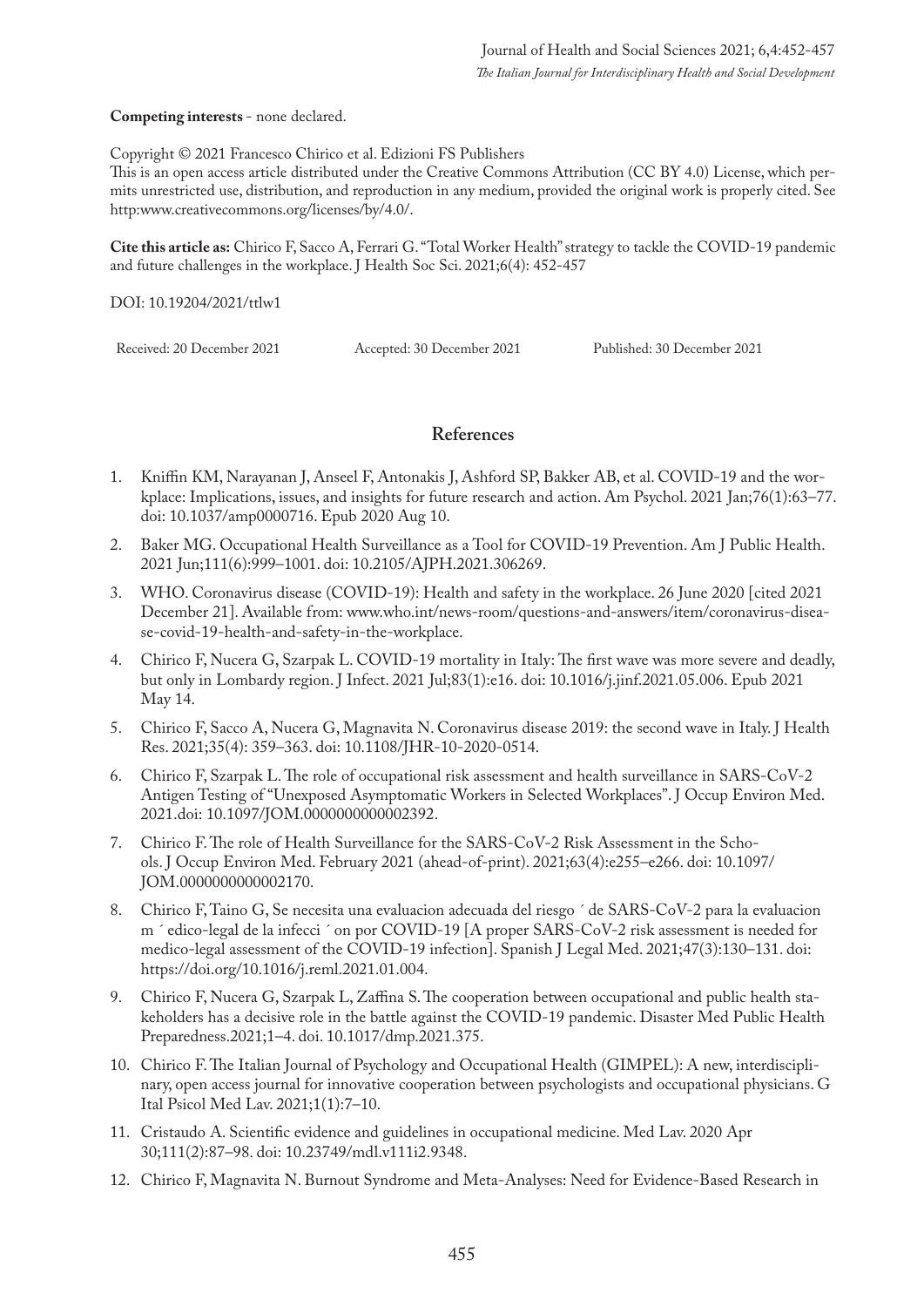Occupational Health. Comments on Prevalence of Burnout in Medical and Surgical Residents: A Meta-Analysis. Int J Environ Res Public Health. 2019;16. doi:10.3390/ijerph16091479. Int J Environ Res Public Health. 2020;17(3):741. Published 2020 Jan 23. doi:10.3390/ijerph17030741.

- 13. Chirico F, Teixeira da Silva JA, Magnavita N. "Questionable" peer review in the publishing pandemic during the time of COVID-19: implications for policy makers and stakeholders. Croatian Med J. 2020;61(3):300–301. doi: 10.3325/cmj.2020.61.300.
- 14. Chirico F, da Silva JAT. Effective and Ethical Communication of COVID-19 Health Policies and Strategies Require Transparent Open Data Sharing Between Scientists, Governments and Policy Makers. Oman Med J. 2021 Dec. doi: 10.5001/omj.2022.63.
- 15. Chirico F, Bragazzi NL. Declaration of conflict of interest for reviewers in time of COVID-19 should be mandatory. Perspect Clin Res. 2021;12:60–61.
- 16. Magnavita N, Chirico F, Sacco A. COVID-19: from hospitals to courts. Lancet. 2021;397(10284):1542. doi: 10.1016/s0140-6736(21)00472-4.
- 17. Chirico F, Sacco A, AIPMEL. La legge sulla vaccinazione obbligatoria anti COVID-19 in Italia: raccomandazioni dell'Associazione Italiana di Psicologia e Medicina del Lavoro (AIPMEL) sul ruolo della valutazione del rischio e della sorveglianza sanitaria nei lavoratori della sanità esenti dal vaccino per motivi di salute, in stato di gravidanza o affetti dalla Sindrome "post Covid-19" [The Italian law on mandatory COVID-19 vaccine: Recommendations from the Italian Association of Psychology and Occupational Health (AIPMEL) on the role of occupational risk assessment and health surveillance on healthcare workers with medical exemption from the COVID-19 vaccine, during pregnancy or affected by "Long COVID" syndrome]. G Ital Psicol Med Lav. 2021;1(2). Forthcoming. Italian.
- 18. Chirico F, Sacco A, Ferrari G, AIPMEL. Il ruolo del medico competente nel periodo pandemico e post-pandemico da COVID-19 in Italia: il Position paper dell'Associazione Italiana di Psicologia e Medicina del Lavoro (AIPMEL) [The role of occupational physician in Italy during and after the COVID-19 pandemic: A Position paper by the Italian Association of Psychology and Occupational Health (AIP-MEL)]. G Ital Psicol Med Lav. 2021;1(2). Forthcoming. Italian.
- 19. Chirico F, Ferrari G, Sacco A, AIPMEL. Raccomandazioni dell'Associazione Italiana di Psicologia e Medicina del Lavoro (AIPMEL) per la valutazione del rischio e la sorveglianza sanitaria nei lavoratori in smart working ("lavoro agile") durante e dopo la pandemia da SARS-CoV-2 [Recommendations on occupational risk assessment and health surveillance for mobile workers during and after the COVID-19 pandemic by the Italian Association of Psychology and Occupational Health (AIPMEL)]. G Ital Psicol Med Lav. 2021;1(2). Forthcoming. Italian.
- 20. Chirico F, Magnavita N. The Crucial Role of Occupational Health Surveillance for Health-care Workers During the COVID-19 Pandemic. Workplace Health Saf. 2021;69(1):5–6. doi:10.1177/2165079920950161.
- 21. Felknor SA, Streit JMK, McDaniel M, Schulte PA, Chosewood LC, Delclos GL, On Behalf Of The Workshop Presenters And Participants. How Will the Future of Work Shape OSH Research and Practice? A Workshop Summary. Int J Environ Res Public Health. 2021 May 26;18(11):5696. doi: 10.3390/ ijerph18115696.
- 22. Magnavita N, Chirico F. New and emerging risk factors in Occupational Health. Appl Sci. 2020;10(4):8906. doi: 10.3390/app10248906.
- 23. Chirico F, Magnavita N. The significant role of health surveillance in the occupational heat stress assessment. Int J Biometerol. 2019;63(2):193–194. https://doi.org/10.1007/s00484-018-1651.
- 24. Chirico F, Zaffina S, Ferrari G. Call for scholarly networking between occupational and public health stakeholders to address the COVID-19 pandemic and new global health challenges in the post-COVID-19 era: The case of scientific collaboration between SIPISS, AIPMEL and the Summer School on Total Worker Health. J Health Soc Sci. 2021;6(3):309–312. doi: 10.19204/2021/cllf1.
- 25. Schill AL. Advancing Well-Being Through Total Worker Health®. Workplace Health Saf. 2017 Apr;65(4):158–163. doi: 10.1177/2165079917701140.